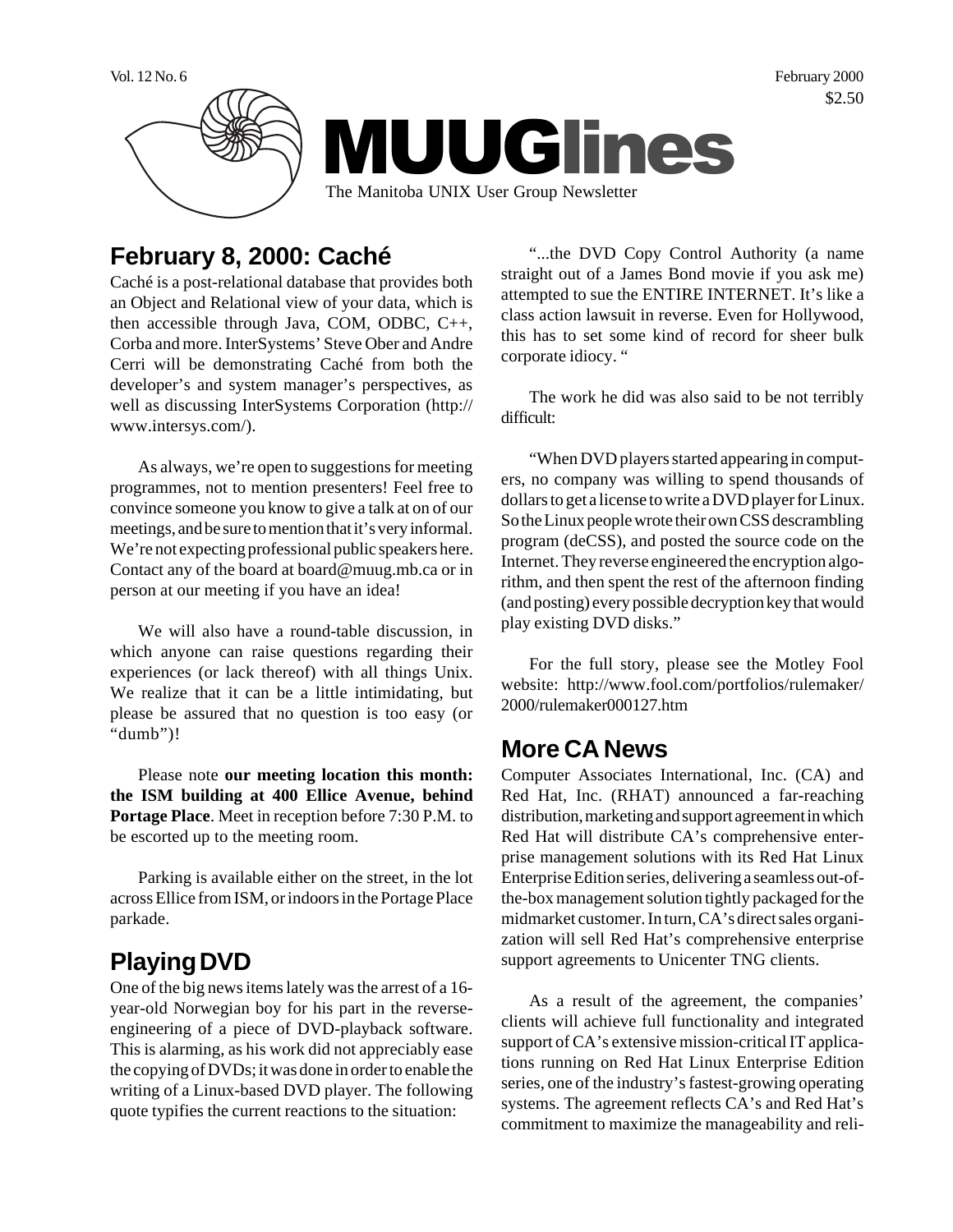ability of the Linux operating system, which is emerging as a leading technology platform for missioncritical applications and Web-based commerce.

"As the world's premier supplier of IT management solutions for eBusiness, CA recognizes the crucial role that the Linux operating platform has assumed within today's highly competitive business landscape and technology infrastructures," said CA President and COO Sanjay Kumar.

"This partnership provides our mutual clients with the ability to gain maximum value from their Linuxbased technology investments and leverage advanced CA solutions to capitalize on increasingly important Web-based business opportunities. CA is pleased that Red Hat chose to work with CA to offer Linux clients the first integrated enterprise management solution that will be used by clients throughout the world."

A recent MERIT survey revealed that 48 percent of enterprise customers view Linux as an important component to their enterprise IT strategy for 2000. The agreement between CA and Red Hat reflects the strong desire by both companies to deliver a solution that combines open source with a sound management infrastructure integrated across diverse operating system platforms with 24x7 premier enterprise support.

"Red Hat maintains a definitive commitment to deliver superior technology that maximizes the functionality and reliability of open source, while helping maintain the low total cost of ownership associated with this dynamic platform," said Matthew Szulik, president and CEO of Red Hat. "Red Hat Linux has become a strategic solution for systems management, and we are excited to team with CA to deliver another powerful solution for Red Hat users. We believe that the collaboration of Red Hat and CA will deliver a seamless, integrated and supported IT solution to our enterprise customers."

"The combination of Red Hat Linux and a full implementation of CA's technology bring new levels of data protection to the Linux operating system," said Pascal Wattiaux, vice president of technology at Quokka Sports. "CA and Red Hat are working together to clearly demonstrate that the Linux platform can provide the basis of an industrial-strength eBusiness solution."

According to the agreement, Red Hat will fulfil orders through its Web site, channel partners and through telesales campaigns. CA and Red Hat will collaboratively market the solution and conduct training through joint product seminars, channel programs and education courses. CA's direct sales force will promote and offer Red Hat enterprise support agreements to Unicenter TNG on Linux customers.

CA has also extended its Express Delivery Service for Linux through its Global Professional Services organization. This offering automates the installation and deployment of Linux throughout the enterprise, reducing the cost and time to reap the benefits Red Hat Linux has to offer.

"One of the major requirements for expanding Linux into the enterprise is improved system management solutions, especially solutions that integrate with existing enterprise management products," said Bill Claybrook, Aberdeen Group research director, Linux. "Linux needs the same level of system management capabilities as Unix if it is to emerge as a leading platform for mission- critical applications. With CA's industry-leading expertise in enterprise management solutions and Red Hat's leverage as the leading Linux distributor, Linux users will now be able to expand their portfolio of enterprise applications."

The new distribution arrangement with Red Hat is the latest in a series of CA initiatives designed to support its clients' migrations to Linux-based eBusiness platforms. The CA solutions that are a part of Red Hat's new solution for the enterprise include:

- ARCserveIT for Red Hat Linux, a complete storage solution that delivers the ultimate data protection, management and automation required by critical eBusiness applications in both pure Linux and mixed environments
- InoculateIT for Red Hat Linux, which provides complete protection for Linux machines deployed as components of the eBusiness infrastructure from all kinds of virus threats
- MasterIT for Red Hat Linux, which offers complete Linux-based Web management capabilities, providing clients with the high performance and reliability required for today's diverse eBusiness activities and other business-critical Web services

NetworkIT for Red Hat Linux, which delivers a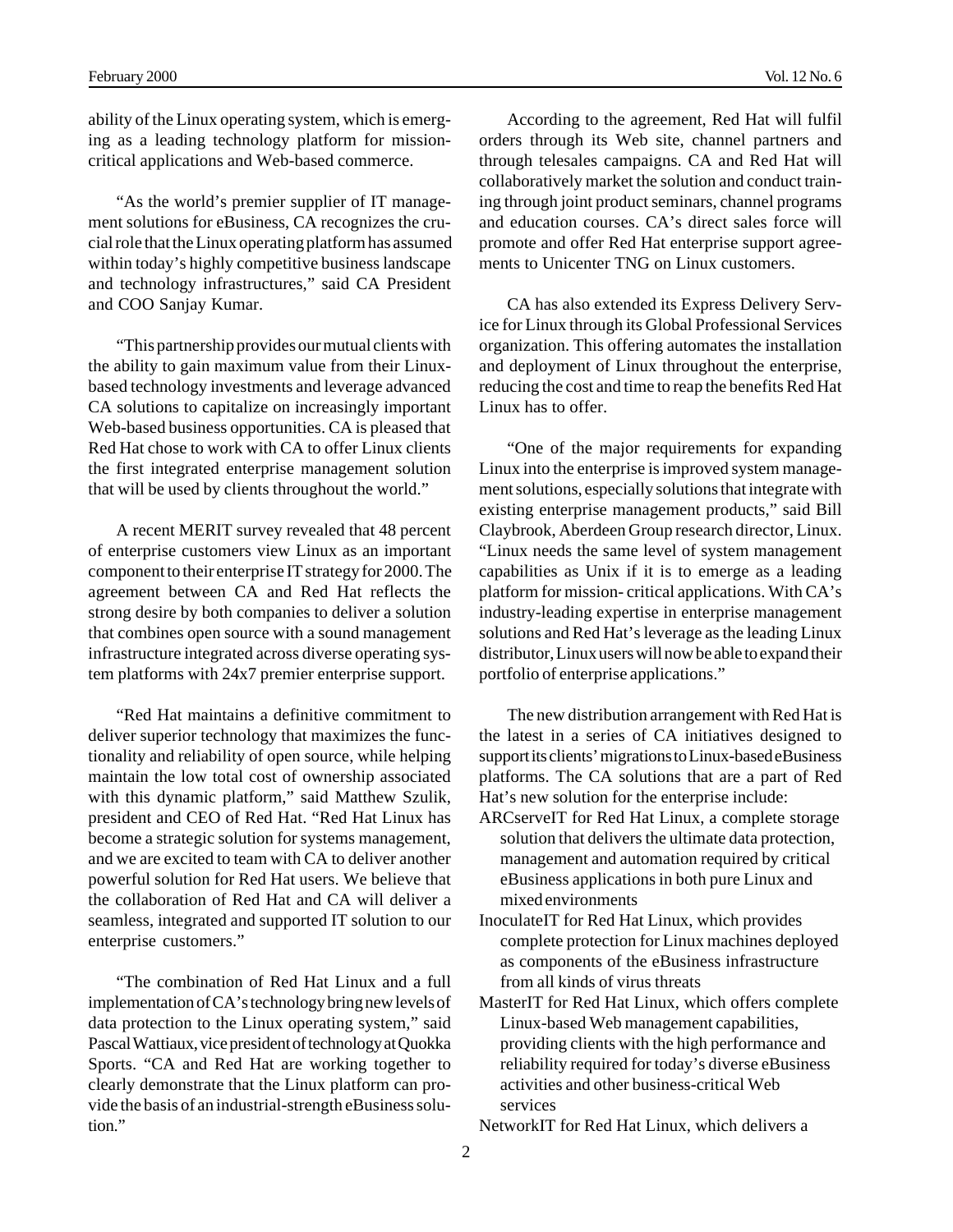powerful centralized management solution for today's eBusiness networks by aligning service levels with business objectives and services, ensuring availability, optimal performance and management of Linux-based networks and heterogeneous systems used to deliver eBusiness

#### **Playing DVD, Part II**

Marshall Goldberg, the director of marketing for Sigma Designs, Inc., recently announced the development of a Linux DVD player:

Over the past several months, we have received hundreds of e-mails from Linux users who have asked us to support DVD under Linux. We're happy to announce that very soon, Linux users will be able to play DVD's using the new REALmagic NetStream 2000 card. We have created this newsgroup so that Linux enthusiasts can share ideas and learn with us as we begin the process of testing and shipping our Linux DVD products.

While we have ten years of Linux experience behind us, Linux is something very new for us. This newsgroup will be the source of official support from Sigma Designs for Linux. We hope to work with many of you over the coming months. We look forward to your comments.

See the newsgroup REALmagic.linux at news.sigmadesigns.com for more developments.

#### **Still More Linux Fun**

Tux Games has announced pre-release prices for four upcoming Loki titles. All are due out first quarter this year. Heavy Gear II (\$37), SimCity 3000 (\$49), Alpha Centauri (including the expansion pack, Alien Crossfire) (\$49), and Soldier of Fortune (\$49). All prices include shipping worldwide. Tux Games is also continuing to support the Linux gaming community with the Linux Games Porting Petitions Site (http:// www.tuxgames.com/petitions), where they are trying to prove the market exists for Linux games, thereby giving incentive for development companies to port to Linux and even develop for Linux first!

#### **Offical OpenGL On Linux**

NVIDIA(TM) Corporation, SGI and VA Linux Systems, Inc. announced their collaboration on the industry's first professional-level OpenGL(R) graphics subsystem for workstations running Linux.

This planned platform would be the first 100% OpenGL 1.2-conformant hardware-accelerated graphics solution to bring professional workstation graphics standards to the Linux market. Developers using Linux desktop systems equipped with the new graphics subsystem will be able to utilize the depth of the OpenGL graphics application programming interface (API) to create professional quality 2D and 3D graphics applications. The first public demonstration of the collaborative effort will be shown during LinuxWorld, February 2-4, 2000, in New York City.

The triad's unique technology will bring to Linux desktops many of the capabilities typically associated with UNIX(R) systems. This technology will enable Linux systems to process rich graphics as fast, or faster, than their Microsoft(R) Windows(R)-based counterparts. The solution leverages SGI's extensive 3D graphics and OpenGL expertise, VA Linux Systems' 2D graphics and multi-monitor work and NVIDIA's proven 3D graphics hardware and software architectures. The resulting NVIDIA-based desktops will be the first to provide hardware 3D transform and lighting, hardware 2D and video acceleration, video overlay, multi-monitor capability and full native OpenGL conformance under Linux. The project will give Linux developers the ability to seamlessly integrate their applications with the industry-leading OpenGL graphics API. This graphics processing power and compatibility is a fundamental step in enabling the development of professional Linux applications such as those for manufacturing, digital content creation, electronic business, education and entertainment.

"This is a breakthrough for the Linux market," stated Jen-Hsun Huang, president and CEO at NVIDIA. "For the first time, developers will have access to a high-performance, fully native Linux graphics platform."

"It has always been a goal of Silicon Graphics to drive the pervasiveness of 3D graphics," said Drew Henry, vice president and general manager at SGI. "Developers will soon be able to leverage OpenGL as the enabling foundation for 3D acceleration on all flavors of UNIX including Linux. This technology further enables both hardware and software develop